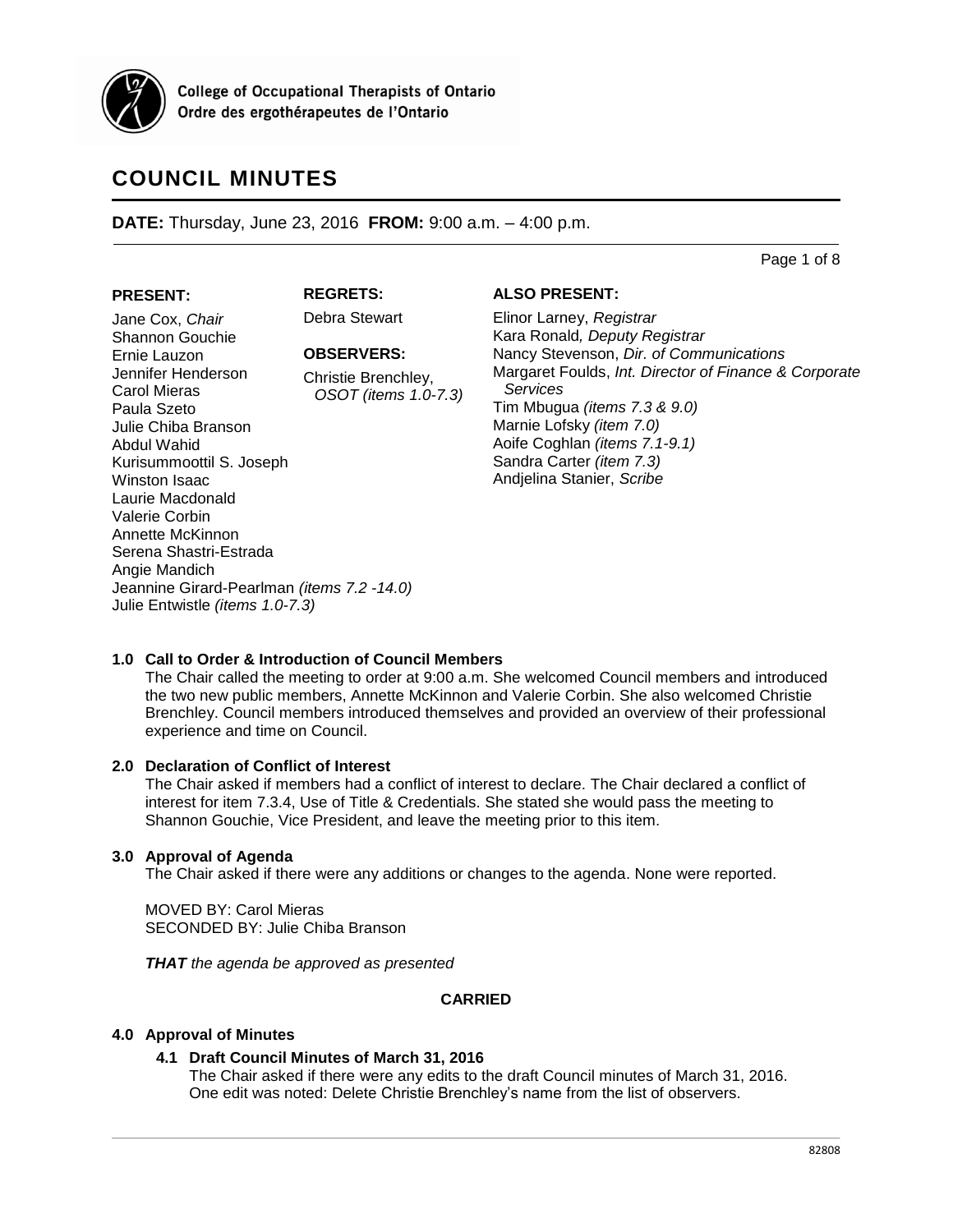MOVED BY: Winston Isaac SECONDED BY: Kurisummoottil Joseph

*THAT the draft minutes of the March 31, 2016 Council meeting be approved as amended*

# **CARRIED**

### **4.2 Draft Council Elections Minutes of March 31, 2016**

The Chair asked if there were any edits to the draft Council Elections minutes of March 31, 2016. No edits were reported.

MOVED BY: Laurie Macdonald SECONDED BY: Carol Mieras

*THAT the draft minutes of the March 31, 2016 Council Elections be approved as presented*

# **CARRIED**

#### **5.0 Registrar's Report**

# **5.1 Registrar's Report**

Council reviewed the Registrar's written report. The Registrar responded to questions and comments.

#### **5.2 Registrar's Presentation**

The Registrar reviewed the leadership priorities for 2014-2017 and reported on the status and outcomes of the 2015-2016 operational projects. She further outlined the 17 areas of focus for 2016-2017, linked to the 2014-2017 Strategic Plan. She responded to questions from Council.

#### **6.0 Finance**

# **6.1 April 2016 Financial Report and Balance Sheet**

Council reviewed the financial statements.

MOVED BY: Winston Isaac SECONDED BY: Carol Mieras

*THAT Council receives the April 2016 Financial Report, Statement of Financial Position and Statement of Operations, as presented*

#### **CARRIED**

#### **6.2 Reserve Funds at year-end 2014-2015**

The Registrar reported on the allocation of \$425,000 to the reserve funds from the 2014-2015 operating surplus.

# **6.3 Projected Budget 2016-2017**

Margaret reviewed the budget and explained that it is a break-even budget in accordance with the Ends Policies and includes a projected increase of \$177,431 in revenue from the 2015- 2016 budget.

Margaret presented the assumptions used for budget planning. In addition, she noted that the unrestricted operating reserves will be used to fund an Information Technology Manager for a contract position of eight months to one year. This is to assist the College with upgrading the information technology infrastructure.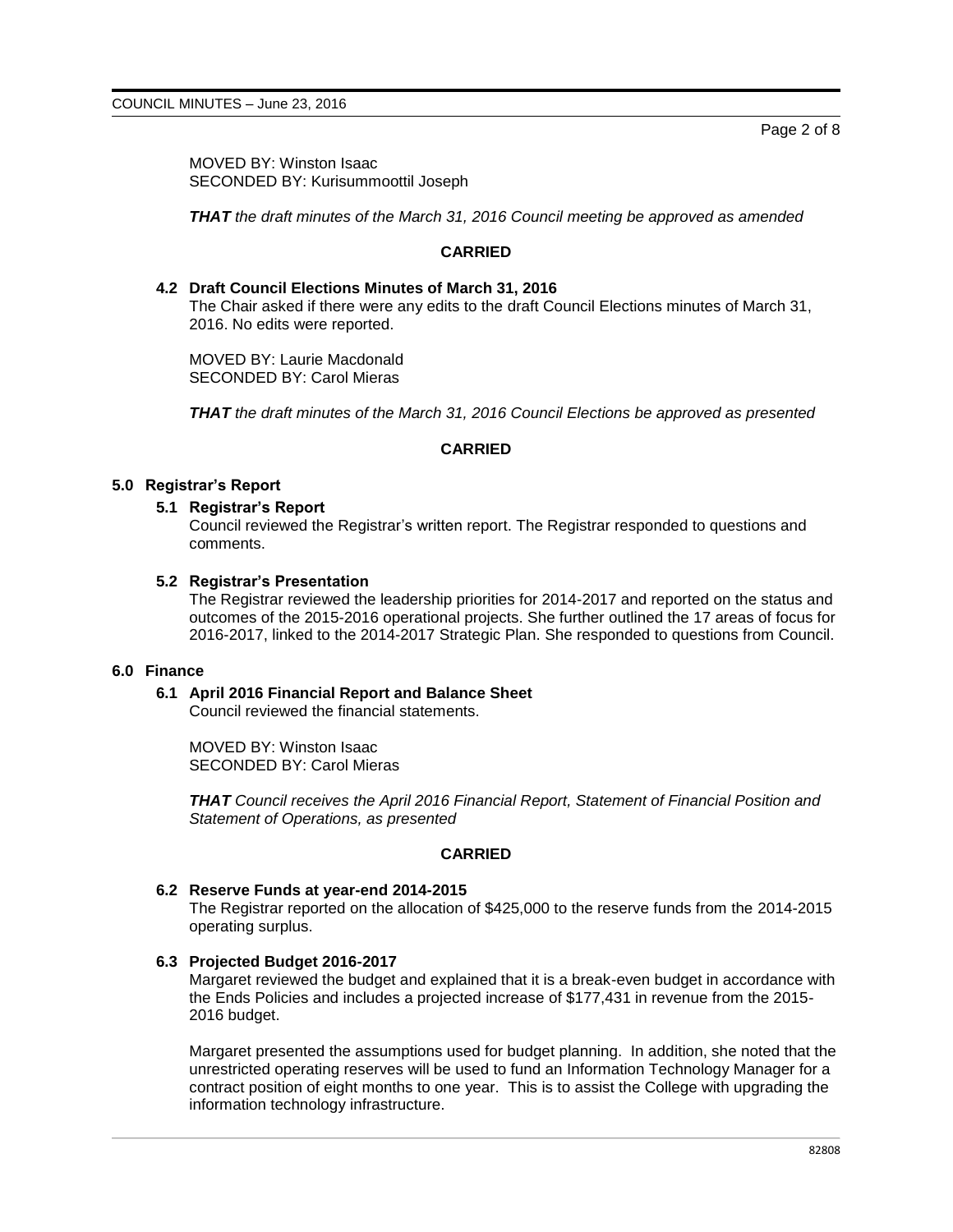MOVED BY: Winston Isaac SECONDED BY: Jennifer Henderson

*THAT Council approves the projected budget for the 2016 – 2017 fiscal year.*

# **CARRIED**

# **7.0 New Business**

### **7.1 Clinic Regulation**

Elinor reported the working group has prepared a submission to the government which is being brought forward to the councils of the working group member colleges for approval. The group plans to send the document to the Ministry of Health & Long Term Care (MOHLTC) in July or August 2016. A discussion took place.

MOVED BY: Shannon Gouchie SECONDED BY: Jennifer Henderson

*THAT Council approves the clinic regulation submission to government*

#### **CARRIED (Abstention – Serena Shastri-Estrada)**

# **7.2 Strategic Priority Performance Reporting**

Kara presented and explained the rationale behind the proposed format of the performance reporting structure. This format enables Council to monitor and evaluate key indicators and associated outcomes on a quarterly basis, as they relate to the College's strategic plan. Council was in favour and asked that Kara report back on Q1 using this format.

MOVED BY: Jeannine Girard-Pearlman SECONDED BY: Laurie Macdonald

*THAT Council approves the proposed format for College strategic priority performance reporting*

# **CARRIED**

#### **7.3 Practice Document Review**

# **7.3.1. Revised Guide to Controlled Acts and Delegation**

Shannon explained that the College Document Management Framework recommends that College practice guidance be reviewed every five years for currency and relevancy of content. The Practice Issues Subcommittee identified the *Guidelines on Controlled Acts & Delegation*, originally issued in 2000, as priority. Following an in-depth review of legislative changes and internal and external environmental scans, significant revisions were made with key changes to 1) formatting to comply with new brand standards, 2) integration of changes to legislation, 3) content integration and updating, 4) tone and language, and 5) addition of new decision tree. Council made several recommendations.

MOVED BY: Shannon Gouchie SECONDED BY: Carol Mieras

*THAT Council approves the revised Guide to Controlled Acts and Delegation*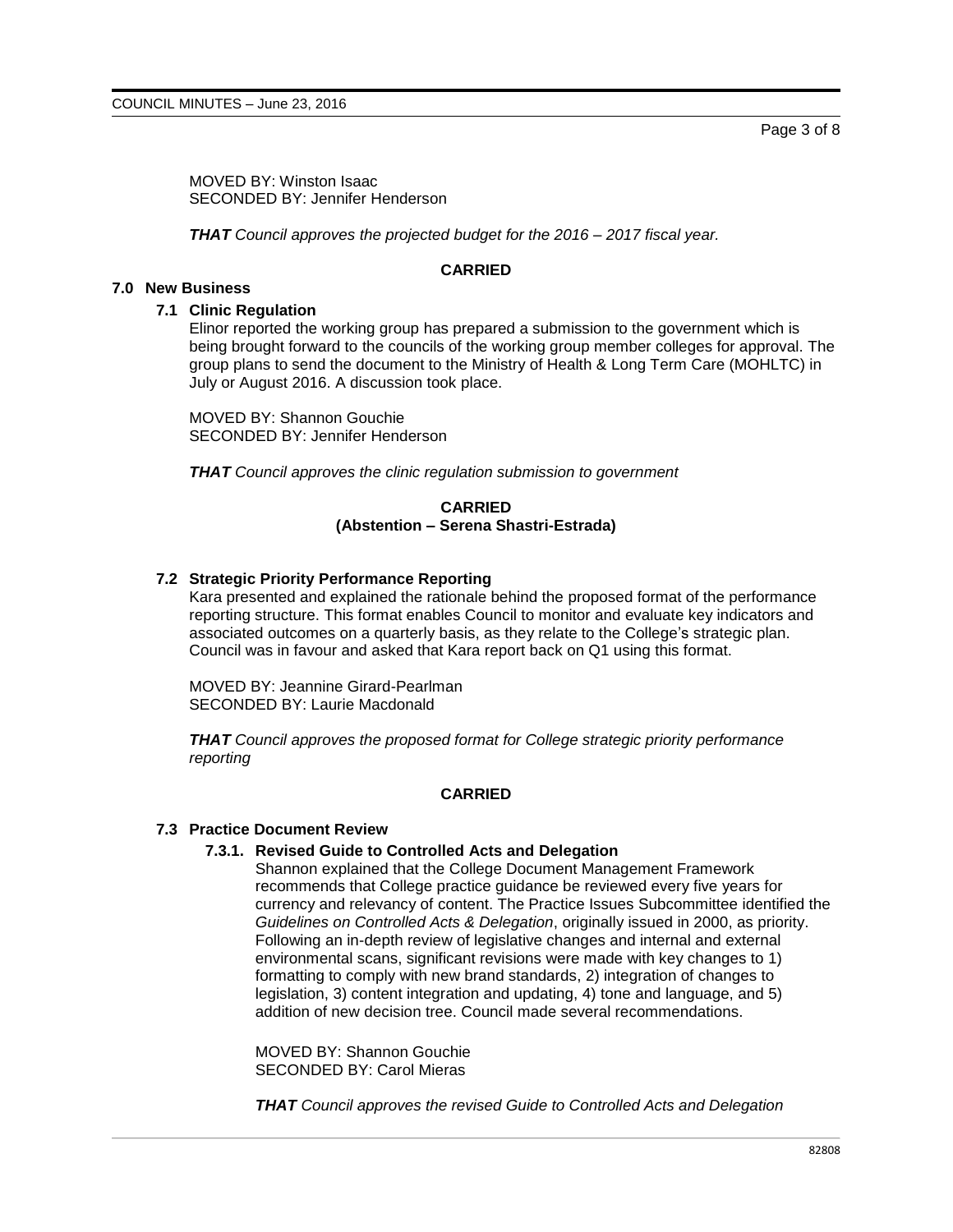#### **CARRIED**

#### **7.3.2. Medical Assistance in Dying**

Kara Ronald reported on recent developments related to the proposed legislation on Medical Assistance in Dying, and potential implications for OT practice. The College has created the position statement, *Interim Guidelines for Medical Assistance in Dying*. The committee reviewed the guidelines and made several recommendations.

MOVED BY: Shannon Gouchie SECONDED BY: Jeannine Girard-Pearlman

*THAT Council approves the Interim Guidelines on Medical Assistance in Dying*

#### **CARRIED**

#### **7.3.3. Third Party Referrals – Key Messages**

Shannon and Kara reported that OTs, when working with clients referred to them by a third party sometimes find working in the 'middle' between the client and person paying for the OT services to be challenging. As part of a comprehensive practice data review, 8 major themes were identified which provide direction for the proposed key messages for the *Guidelines for Third Party Referrals and Funding Sources.* Approval of these key messages will permit the Practice Issues Subcommittee to proceed with the ongoing development of these guidelines.

MOVED BY: Shannon Gouchie SECONDED BY: Angie Mandich

*THAT Council approves the Key Messages for the development of the Guidelines for Third Party Referrals and Funding Sources.*

#### **CARRIED**

# **7.3.4. Use of Title & Credentials**

Jane reminded Council of her expressed conflict of interest in this matter, passed the chair to Shannon, and left the room. Kara provided an overview of the general criteria for the use of credentials which would permit OTs to display to the public continuing education credentials in an approved format. Draft revisions to the use of title document would be brought to Council in October 2016.

MOVED BY: Winston Isaac SECONDED BY: Jennifer Henderson

*THAT Council approves general criteria for the use of credentials to be incorporated into the existing Guide to Use of Title document.*

### **CARRIED (Opposed: Julie Entwistle)**

Jane returned to the meeting and Shannon passed the chair back to her.

#### **7.4 Registrar Limitations Policies**

Council reviewed the policies that were originally developed in 2009, revised in 2010, and are now up for a general review. There were no recommended changes to the existing policies.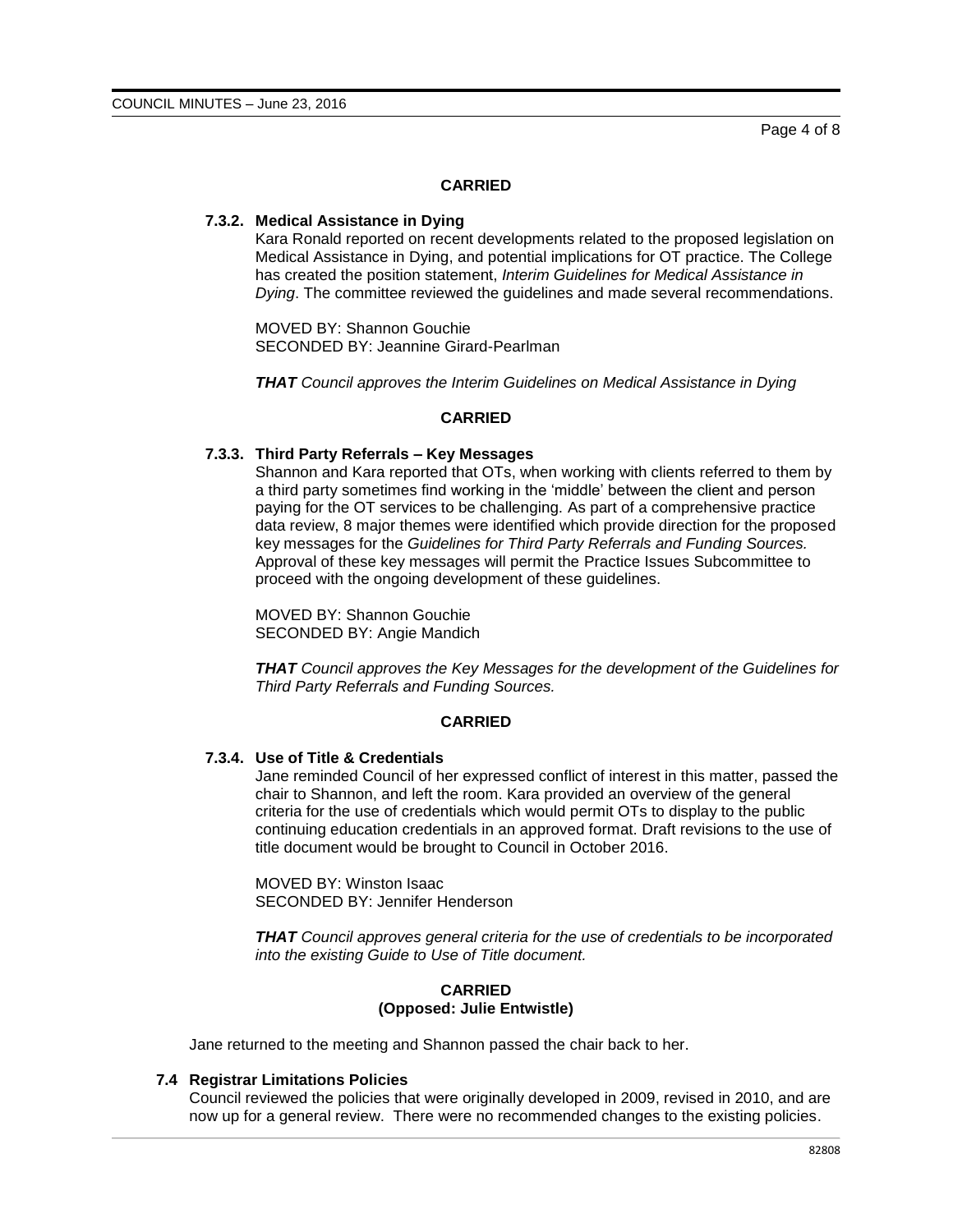MOVED BY: Jeannine Girard-Pearlman SECONDED BY: Kurisummoottil S. Joseph

*THAT Council review and approve the Registrar Limitations Policies.*

# **CARRIED**

#### **7.5 Registrar Evaluation Process**

The Chair explained that review of the Registrar's performance is a yearly process and part of the responsibility of the Executive Committee. Input into this review is usually sought from Council as a whole. To that end, the following process was determined by the Executive Committee:

- 1. Registrar to complete self-evaluation and submit to Executive;
- 2. Executive Committee members to each complete an evaluation for the Registrar;
- 3. Compilation of Executive Committee members' evaluations into one final report;
- 4. Submit final Executive Committee report to Council members for review and feedback.

#### **7.6 Bylaws – Elections Timeline**

Elinor reported that one of the recommendations following the evaluation of the new online elections process is to shorten the time frame of the call for nominations to the date of election. The proposed timeline includes all phases of the elections process. Bylaw changes will be necessary, but circulation will not be required.

MOVED BY: Jeannine Girard-Pearlman SECONDED BY: Carol Mieras

*THAT* Council approves the proposed bylaw amendments that shorten the timelines for Council nominations and elections for implementation in the next election cycle.

### **CARRIED**

#### **7.7 Editorial Board**

Council reviewed the Editorial Board Terms of Reference and Operations Policy. It was determined that the Editorial Board was no longer required, as processes and resources at the College have changed.

MOVED BY: Jeannine Girard-Pearlman SECONDED BY: Laurie Macdonald

*THAT Council disband the Editorial Board.*

# **CARRIED**

# **7.8 Professional Corporations**

Kara explained that direction is being sought by Council to confirm the position of the College pertaining to the ability for holding companies to be shareholders in a professional corporation. Kara presented the background information and rationale for the recommendation that holding companies not be permitted to hold shares in occupational therapy professional corporations. Following an explanation of legislative requirements and ensuring discussion, Council determined that the college should not permit holding companies to be part of professional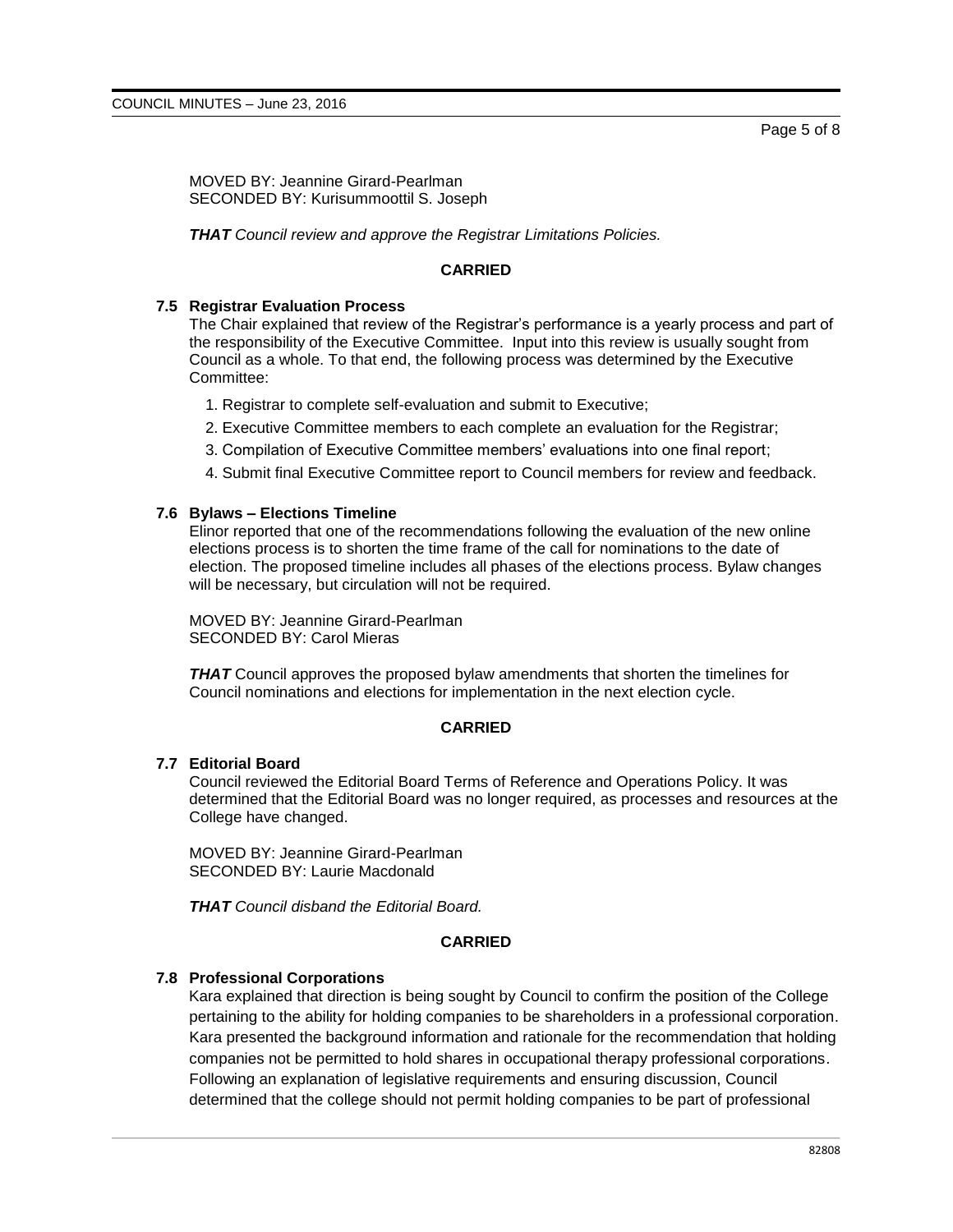corporations. As a result, corporations with shares held by holding companies will not be issued a certificate of authorization as an occupational therapy professional corporation.

MOVED BY: Shannon Gouchie SECONDED BY: Valerie Corbin

*THAT Council pass a motion to prevent holding companies from holding shares in occupational therapy professional corporations.*

# **CARRIED**

### **8.0 Council Development**

**8.1 Committee Chair Report: Practice Issues Subcommittee** Shannon presented on the mandate and work of the Practice Issues Subcommittee.

#### **9.0 Roundtable**

#### **9.1 Presentation & Discussion,** *Regulatory Models*

Tim Mbugua, Policy Analyst, presented on the Regulatory Model Theory, how it's applied in Ontario and in other jurisdictions and potential implications for the College should there be changes to the system.

#### **10.0 Environmental Scan**

Council members provided various updates on changes in systems and information of interest that impact the practice of occupational therapy.

# **11.0 Committee/Task Force Reports**

#### **11.1 Executive Committee**

Report submitted by Jane Cox.

**11.1.1 Practice Issues Subcommittee** Report submitted by Shannon Gouchie.

# **11.2 Registration Committee**

Report submitted by Julie Chiba Branson

- **11.3 Inquiries, Complaints and Reports Committee** Report submitted by Carol Mieras.
- **11.4 Discipline Committee** Report submitted by Angie Mandich
- **11.5 Fitness to Practise Committee** Report submitted by Paula Szeto.
- **11.6 Quality Assurance Committee** Report submitted by Jennifer Henderson.
- **11.7 Patient Relations Committee** Report submitted by Angie Mandich.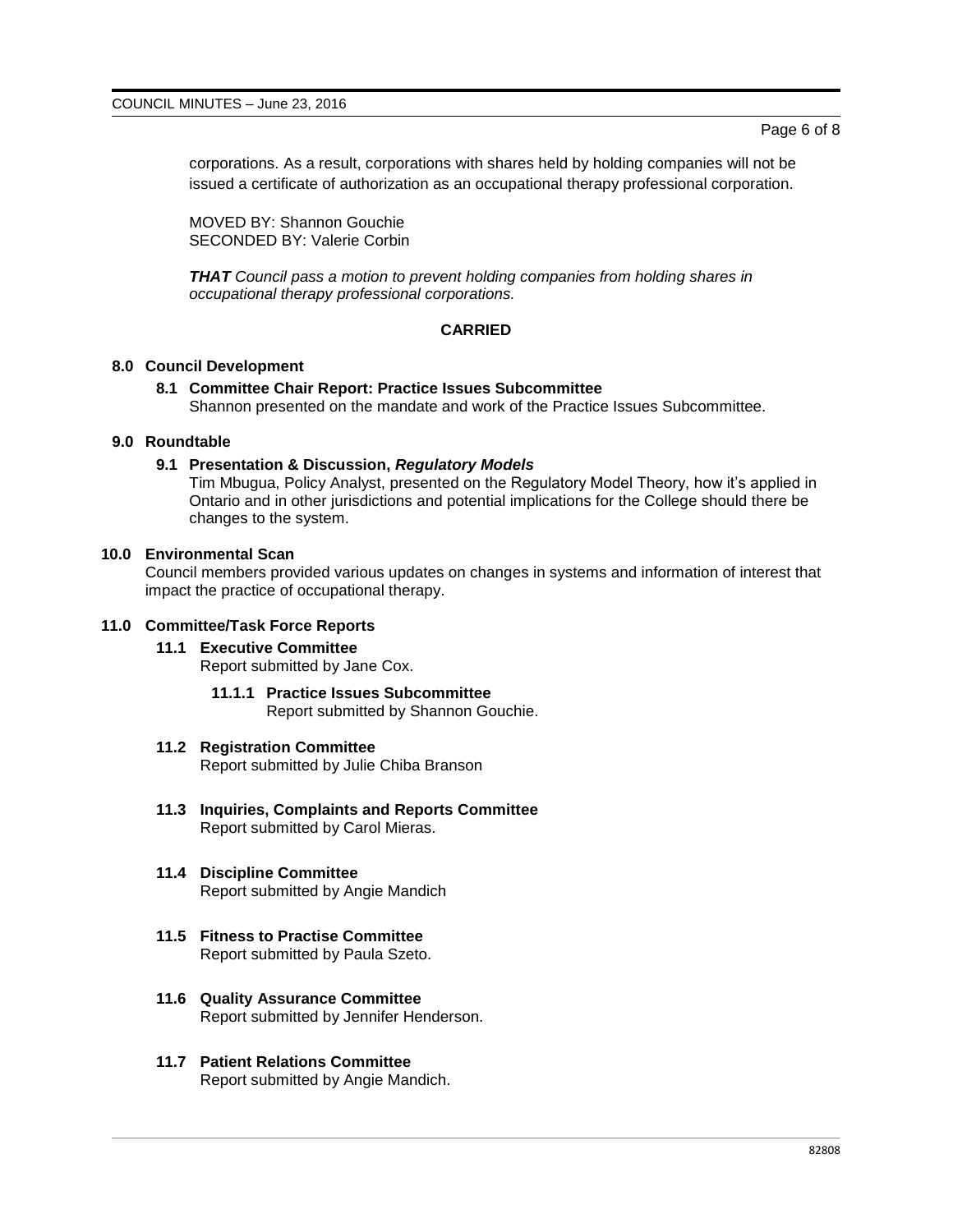In celebration of Elinor's  $10<sup>th</sup>$  year anniversary with the College, Council presented her with a bouquet of flowers.

# **12.0 Other Business**

# **12.1 Council Evaluation**

The Chair asked Council members to complete and submit their Council Meeting Evaluation form. She encouraged members to make comments for future improvements.

# **13.0 Next Meetings**

- **13.1 Council Education Session (Strategic Planning)** Monday, October 24, 2016, 9:00 a.m. 5:00 p.m. Location TBA
- **13.2 Council Meeting** Tuesday, October 25, 2016, 9:00 a.m. 3:30 p.m. at COTO (breakfast at 8:30 a.m.)

# **14.0 Adjournment**

There being no further business, the meeting was adjourned at 2:35 p.m.

MOVED BY: Jeannine Girard-Pearlman SECONDED BY: Kurisummoottil S. Joseph

*THAT the meeting be adjourned.*

# **CARRIED**